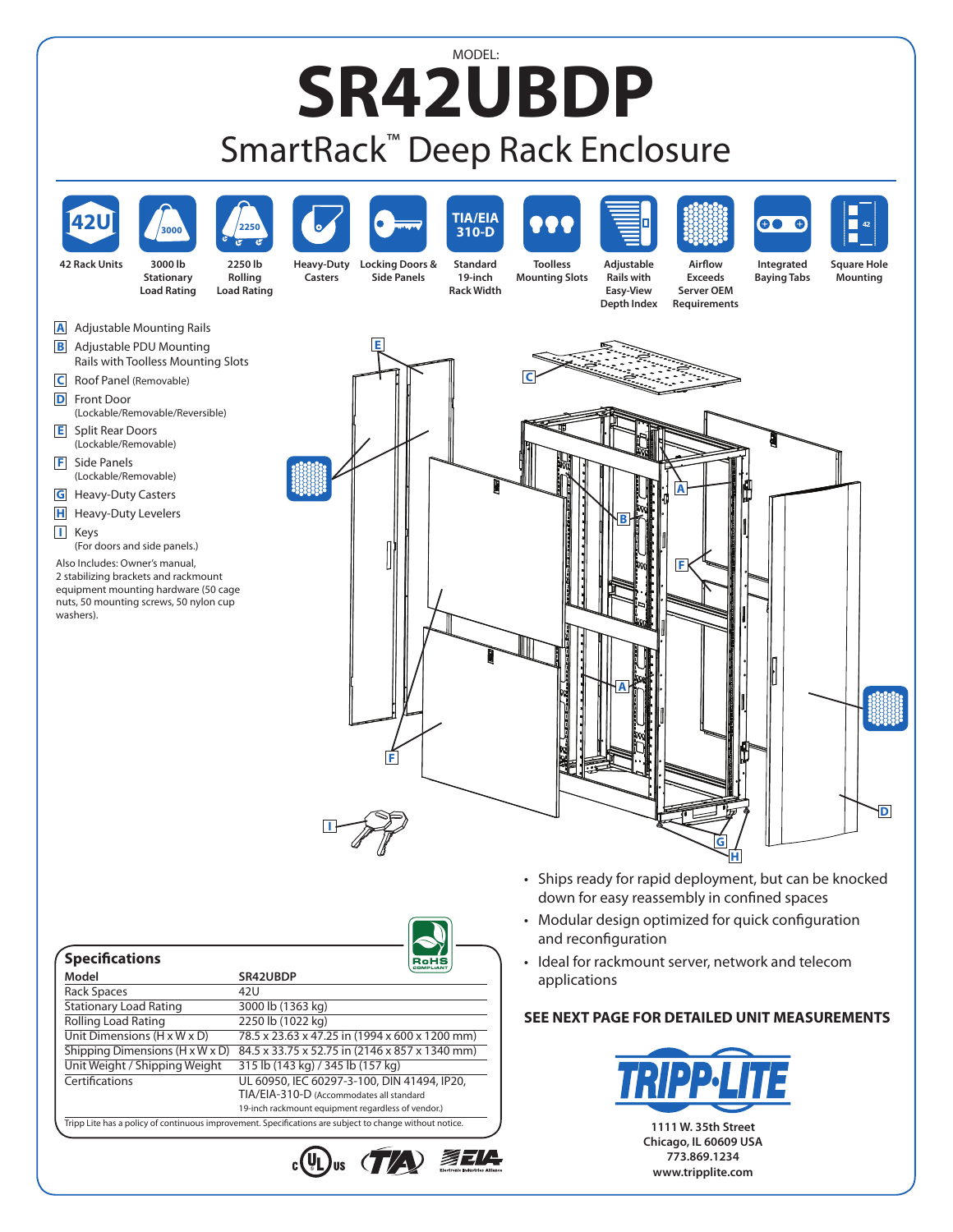

Tripp Lite has a policy of continuous improvement. Specifications are subject to change without notice.